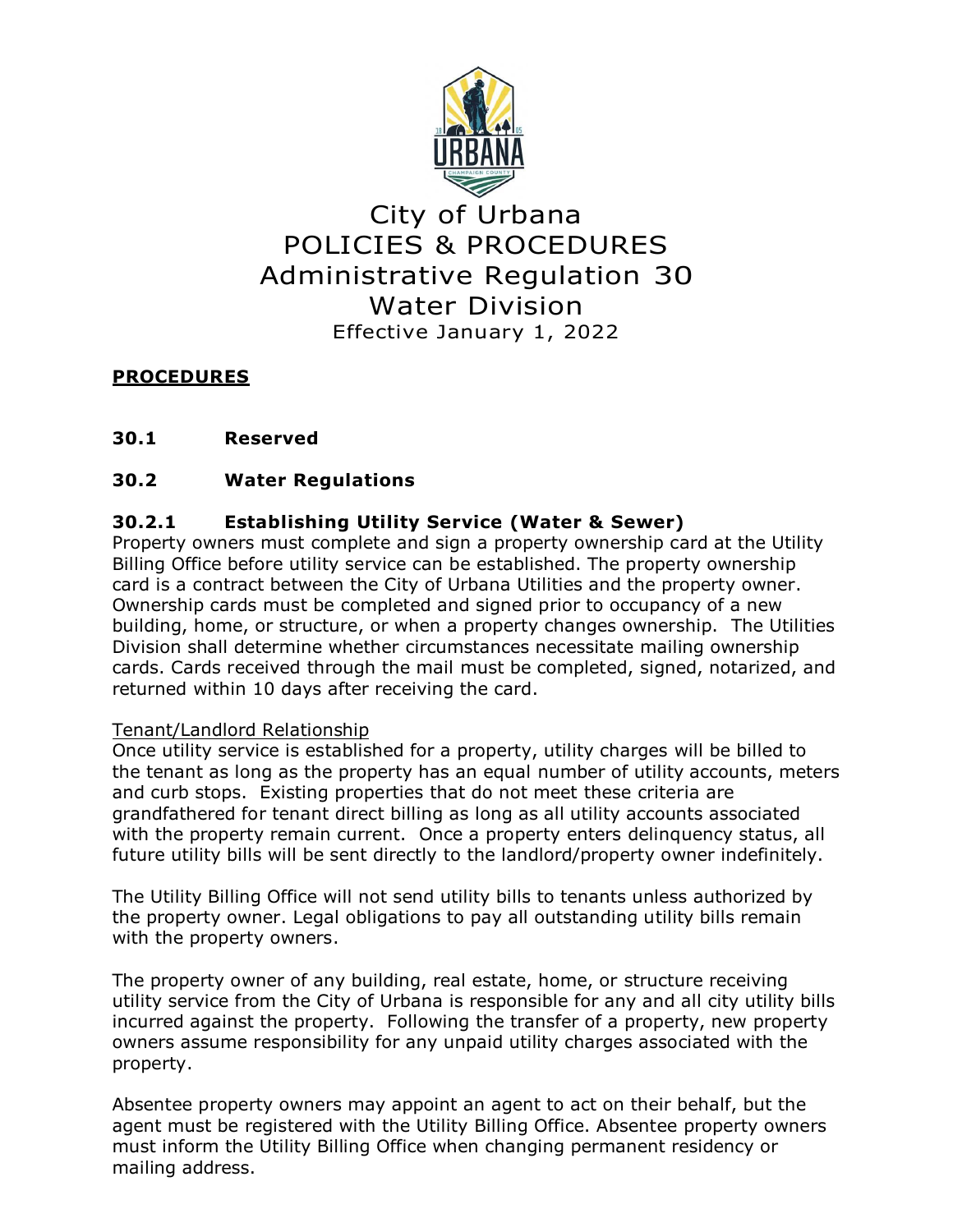All persons - property owners, tenants, and agents - registering with the Utility Billing Office must provide accurate information, including their legal name and current address. See Section 16 Termination of Service

# **30.2.2 Establishing Utility Service for New Construction**

Utility tap permits shall not be issued for new construction until all requirements of the Utilities, Engineering, and Building & Zoning divisions have been met. See Section 30.2.4 regarding Tapping into Water Mains.

Once a permit is issued, the water service line may be installed, and water provided, after payment of a one-time fee, for the construction of initial buildings, houses, and structures. Construction water usage fees are set by the Water Superintendent or his/her appointee and are subject to change. Water service will be discontinued when construction is completed. The Water Superintendent or his/her appointee is authorized to determine the location of water meters for new construction. Water meter will not be installed if his/her determination is not followed.

Fees for a privately owned water line may be waived by the Public Works Superintendent and the Water Superintendent. Private lines are defined lines servicing property/properties where the city has no involvement in its repair and/or maintenance.

Turning on or shutting off of water service at the curb or in a pit shall only be done by an authorized city employee. Turning on water service must be requested by the property owner or authorized agent. After hours request to have water shut off may be subject to a service call fee (determined by the City Water Superintendent). \*\*Example: A functioning valve located inside residence was not used by owner/tenant to shut water off and the Water Department was called in.

Location of Meter The Water Superintendent or his/her appointee is authorized to determine the location of water meters for new construction in the City. The installation of water meters in a crawl space or unheated structure is prohibited. If a problem arises with an existing meter located in a crawl space or other unheated location, including pits, The Water Superintendent or his/her appointee may require the meter to be relocated.

Water meters will not be installed if the determination is not followed. Building contractors, using water for any type of construction are required to utilize the tap which will be used for consumer water service for construction water. The contractors must make the tap ready for metering. The contractor will be billed at the rate outlined in Administrative Regulation D-l, Water Rates. If tapping the water line and metering the water is not feasible (as determined by the Water Superintendent or his/her appointee), then the contractor will be assessed a flat fee per month per unit for construction water until a metered tap is available. The flat fee will be assessed as soon as the shut-off valve is turned on by an authorized city employee.

# **30.2.3 Water Taps**

The Water Superintendent or his/her appointee, with approval by Council, is authorized to set fees for taps into the City of Urbana water main. Fees vary depending on the size of tap, and are subject to change. Current fees are established in accordance with Chapter 939 of the city's Codified Ordinances.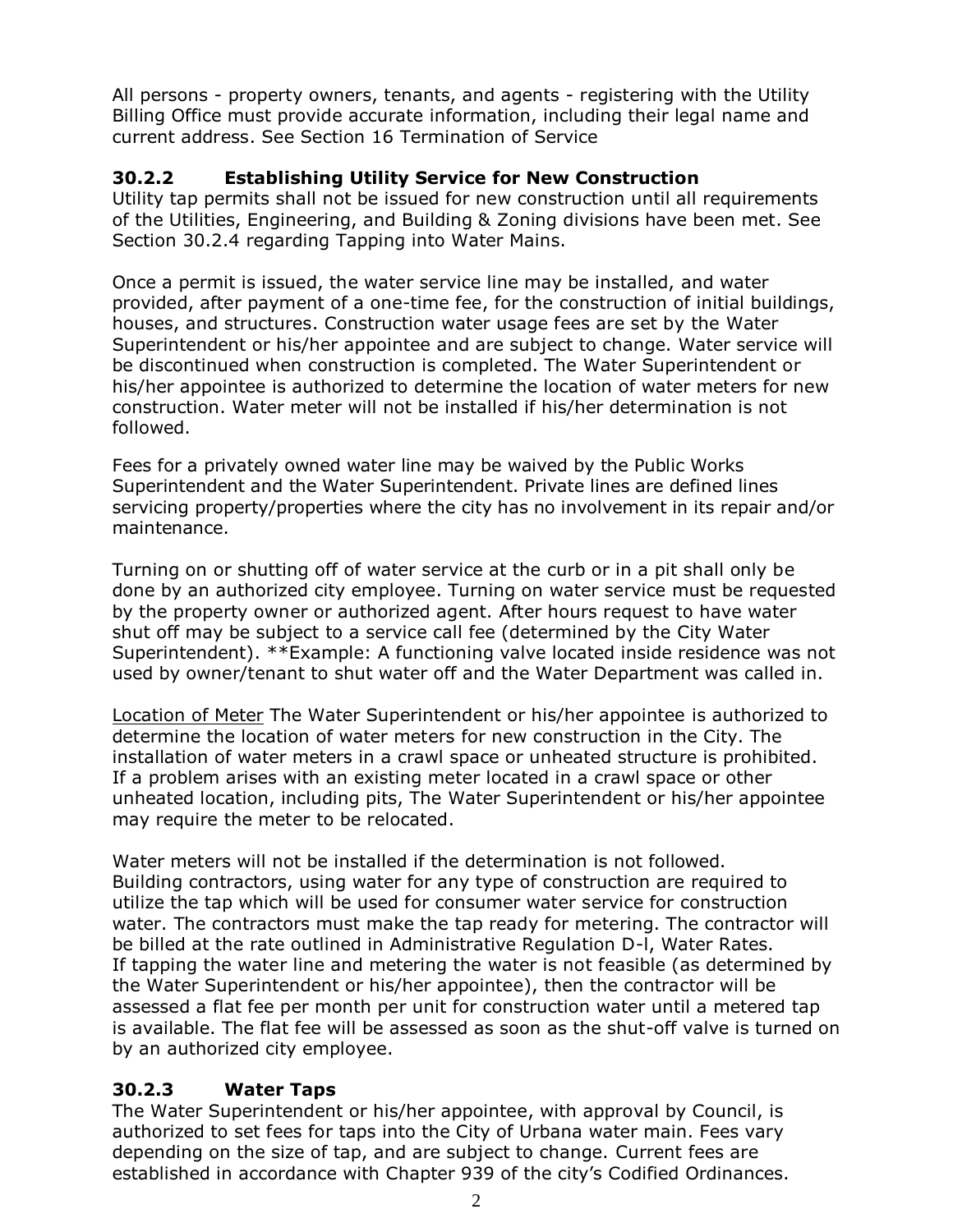City Water Division employees may make taps up to and including two inches in diameter. Tapping fees will include costs for all materials and labor to make the tap and install the appropriate size water meter and outsider reader. Taps made by the Water Department will include a service line from the water main to the property line. Excavation, backfill, and street right-of-way restoration shall be the owner's responsibility when a new tap is installed where there was not a tap there before.

Taps larger than two inches shall be made by a private plumbing contractor registered with the Champaign County Board of Health.

All taps into the water main, made by a registered plumbing contractor, shall be inspected at the time of installation and approved by the Water Superintendent or his/her appointee before backfilling excavation. Water main taps provided by the city in exchange for use of right-of-way, must be filed by the property owner with the Utilities Division. Taps provided by the city shall not be extended to other properties. When a lot is subdivided, each lot shall be required to have a separate tap into the water main. Existing Taps will not be terminated unless by majority agreement with Water Superintendent or his/her appointee, City Administrator and/or Director of Finance.

Existing separate properties connected to the same water service line shall submit plans for installing separate service lines on individual curb stops if mandated by the Water Superintendent or his/her appointee. S*ee Section regarding Service Lines.*

The Water Superintendent or his/her appointee shall review the plans and may make necessary alterations based on the most practical and economical method for establishing separate service lines of separate curb stops.

The property first serviced by the existing service shall have claim to the existing water tap while additional properties may be required to obtain tapping permission and separate taps at the property owner's expense.

Property owners shall be given a reasonable amount of time, but not longer than one year after the Water Superintendent or his/her appointee's decision, to complete service separation.

Failure to initiate service separation plans or carry out approved service separation plans shall result in termination of service.

#### **30.2.4 Water Service Lines**

For every new service line, there shall be an outside reader for the water meter. For every water meter, there must be a corresponding curb stop located in the City of Urbana right-of-way or an acceptable alternative location or an acceptable location as approved by the Water Superintendent or his/her appointee.

Property owners that maintain separate apartments, businesses, companies or corporations may obtain approval for divided service lines.

Properties containing a single service line, branching into separate lines for each apartment, building, structure or unit, must install a meter, outside reader, and shut-off valve at the property owner's expense. Service lines shall not be divided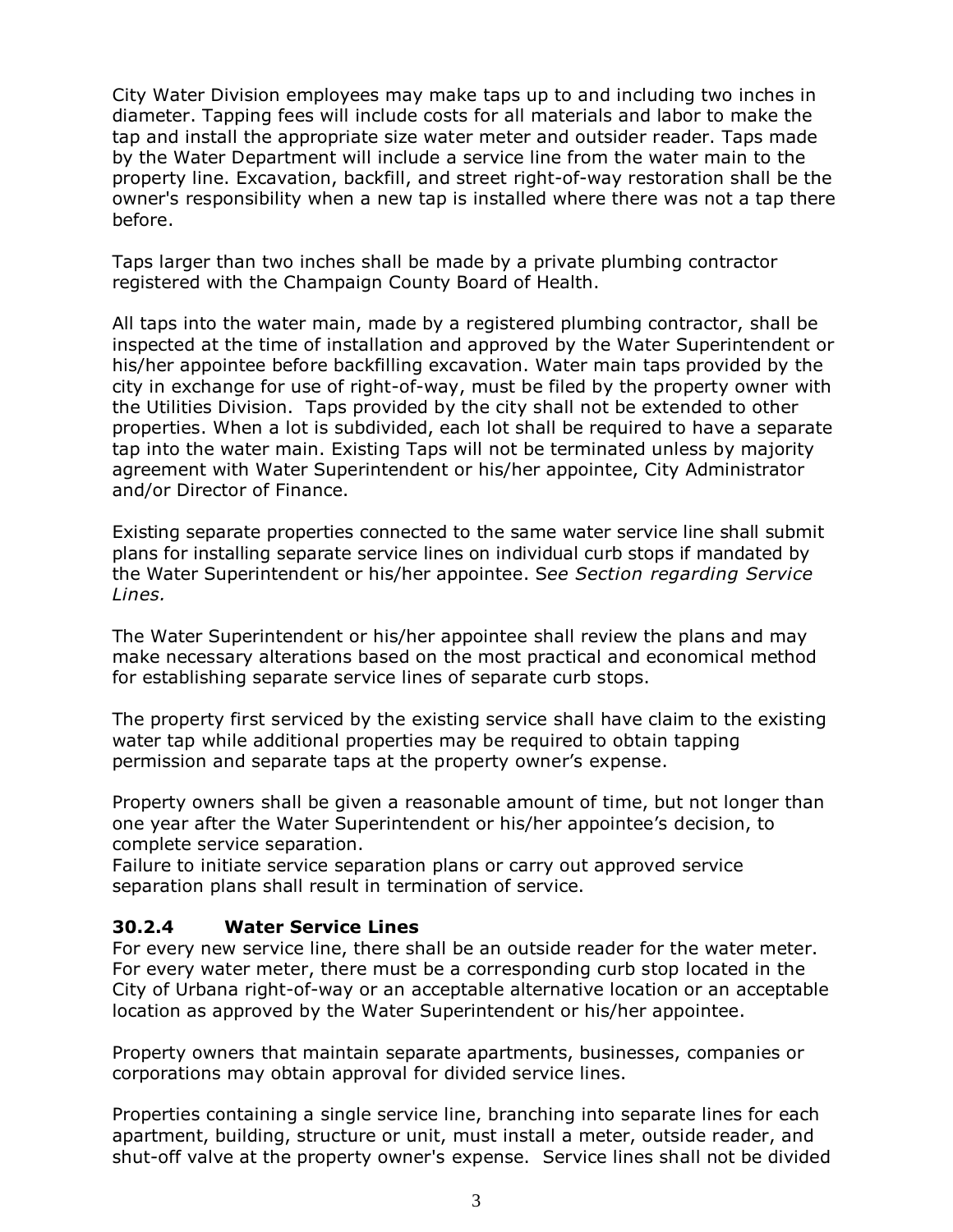unless plans for dividing the lines receive approval from the Water Superintendent or his/her appointee.

Maintenance of all plumbing, except the water meter, beyond the curb-line into the building, house, or structure, is the responsibility of the property owner. Property owners, whose property is first connected to a service line, are responsible for any and all outstanding bills related to that property.

### **30.2.5 Water Meters & Fixtures**

All meters shall have an outside reader installed and charged an installation fee. The location of the outside reader must be agreeable to the Water Superintendent or his/her appointee. If a location cannot be agreed upon, the Water Superintendent or his/her appointee may terminate service.

Installation of water meters and/or readers shall be done by a City authorized plumber, approved contractor or authorized city employee. Servicing, removing and testing meters shall be performed by authorized city employees.

Water meters and outside readers for utility billing purposes shall be purchased through the Utilities Division, and shall remain at the original property. Meters and readers shall be maintained by the city unless damaged by neglect or intentional abuse. Repair or replacement costs of meters and readers damaged by neglect or intentional abuse, including freezing, shall be paid by the property owner.

Sealing and unsealing water meters for service charge exemption shall be done by authorized city employees. Property owners must complete and file with the Utilities Division an Application for Service Charge Exemption for Multiple Meter Service before a meter will be sealed.

The City of Urbana shall not be responsible for damage to water meters placed in a pit outside a building; outside a home or structure; or in a crawl space. Repair or replacement costs shall be paid by a property owner.

Maintenance and repair of any meter pits are the responsibility of the property owner.

#### **30.2.6 Access to Water Meters & Plumbing**

Property owners - resident and absentee - must provide city Water Department employees with easy access to water meters and outside readers at any reasonable time of day.

The Water Superintendent or his/her appointee can require, at the owner's expense, relocation of a water meter and/or outside reader or curb stop that cannot be easily accessible for reading, turning off/on, servicing, testing, removing, or inspection.

Property owners - resident and absentee - must allow authorized city employees to inspect any plumbing inside a building, structure, or house at any reasonable time of day.

Absentee property owners shall provide the Utilities Division with the name, address and telephone number of an agent who has access to buildings, structures and houses on the property owner' s property or properties. See section regarding *Establishing Service*.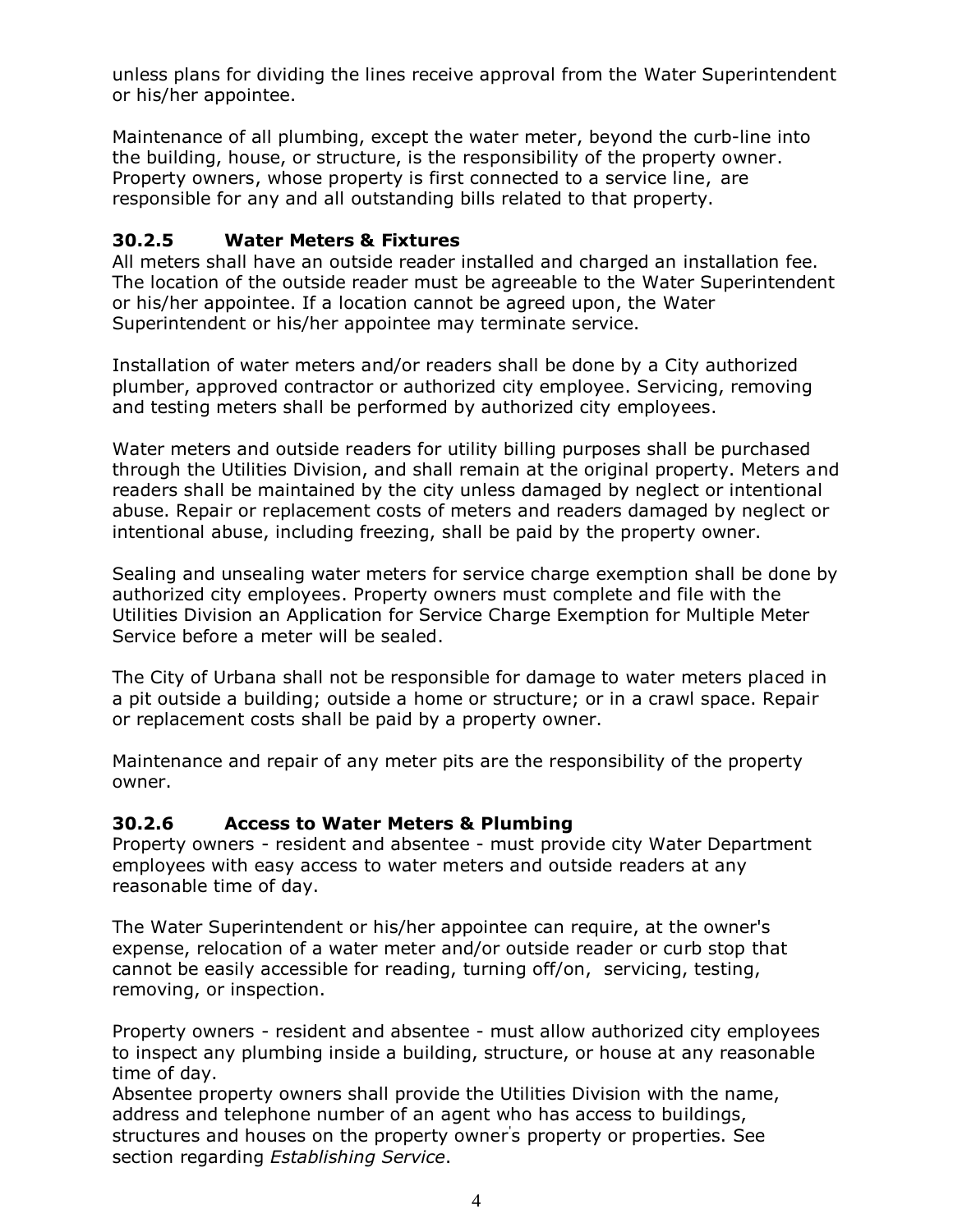It will be the property owner's responsibility to maintain easy access to outside readers. Water Division employees can refuse to record an outside reading if, in their judgment, their personal safety is at risk due to obstructions or vicious animals. Property owners will be required to furnish a reading and make arrangements to relocate the outside reader for easy and safe access. Arrangements to relocate an outside reader can be made by contacting the Utilities Division.

Readings for cold weather months may be estimated. When an actual reading is taken, and if the usage is found to be greater than estimated, customers and/or property owners shall pay any water usage exceeding the estimated amount(s).

# **30.2.7 Testing Water Meters**

Property owners or tenants can ask for a water meter test. A deposit shall be required before the test. The amount of the deposit shall be set by the Water Superintendent or his/her appointee and is subject to change.

If the test shows the meter was reading incorrectly, the deposit shall be returned. If the meter was recording water usage correctly, which shall be a reading  $+/-3\%$ of the actual usage, the deposit shall be forfeited.

The property owner or an authorized agent or a tenant may be present during the test to verify the test results.

City policy toward testing of compound meters shall be that any testing/repair/replacement of compound meters, initiated by the Water Superintendent or his/her appointee or the owner, shall be at the sole responsibility and cost of the owner and must be performed by an approved vendor.

# **30.2.8 Reading Water Meters & Billings**

Bills for utility services shall be calculated and mailed to customers on or about the 5th of every month. Bills should arrive by mail by the second full week of each month. If an anticipated bill does not arrive in a timely manner, customers and property owners should call or visit the Utilities Office to obtain billing information. Customers and/or property owners shall be responsible for bills they do not receive by mail.

The billing schedule and fees overview:

- $\bullet$  Bills are mailed by the 5<sup>th</sup> of each month
- $\bullet$  Bills are due on or about the 20<sup>th</sup> of each month
- If the due date falls on a weekend or holiday, payment is due on the closest "business day" and is noted on the bill.
- If payment is not received by the due date:
	- 1. 5% penalty is assessed and added to the delinquent amount
	- 2. Delinquent notices are mailed the day after the current bill was due and the Delinquent amount is due within seven (7) days.
	- 3. After 7 days, a \$25.00 late fee will be assessed to each unpaid account.
	- 4. Delinquent accounts not reconciled by the due date are subject to disconnection.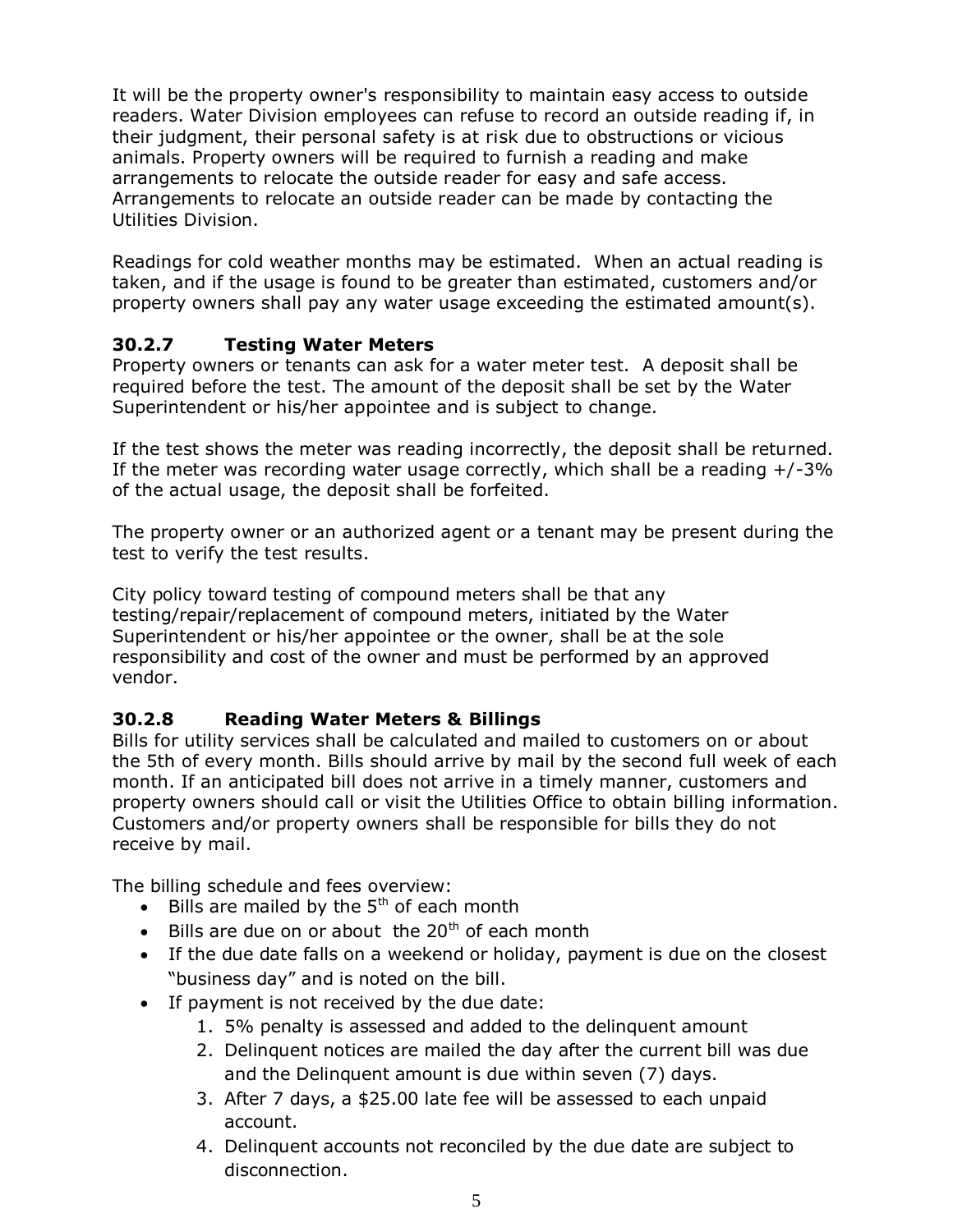- 5. As a courtesy, the Water Division will normally deliver door hangers to the service locations of the overdue delinquent accounts. This is not required and water service may be terminated without further notification after the Delinquent Due Date.
- 6. A \$50.00 service fee will be charged on all accounts that remain unpaid on the disconnection due date, whether utility service has been disconnected or not.
- We accept check, cash, money orders, credit and debit cards.

| Your payment options include: |                                                                                                                                                                                                                              |
|-------------------------------|------------------------------------------------------------------------------------------------------------------------------------------------------------------------------------------------------------------------------|
|                               | <b>In person-</b>   Payments in person can be made at the Utility Billing office, 205 South Main <br>Street, Urbana. Customer service is available Monday through Friday from<br>8:00 a.m. - Noon and 1:00 p.m. to 4:30 p.m. |
|                               | <b>By drop box--</b> For your convenience, there is a drop box by the Market Street entrance of<br>the Municipal Building - 24-hours a day.                                                                                  |
| By mail-                      | Address all payments to the City of Urbana Utility Billing Office, PO Box<br>747. Urbana, OH 43078.                                                                                                                          |
| <b>Auto Pay-</b>              | Payments can automatically be withdrawn from a checking or savings<br>account. There is no charge for this service. Complete the automatic<br>deduction form and return to the Utility Office                                |
| On-line-                      | A link to the on-line payment option is available on the city's website:<br>www.urbanaohio.com                                                                                                                               |

- Water meters are normally read every month. For months where no meter readings are obtained, estimated readings shall be used.
- There shall be a minimum monthly charge for all active accounts.
- Payment of utility bills shall be due on or before the due date posted on each bill.
- Bills shall be considered paid by the due date if the bill arrives across the counter on or before 4:30 p.m. the day of the due date, if the payment envelope is postmarked on or before the due date, or if the bill is in the dropoff box by 8:00 a.m. the day after the due date.
- Customers and/or property owners shall be responsible for any payment made to local banking and lending institutions that arrives late or is lost. Customers and/or property owners shall be responsible for any payment left in a drop-off box or lost during delivery by the U.S. Postal Service.

# **30.2.9 Final Readings**

Tenants or property owners may request a final reading. Water service will be shut off at the time of a final reading for properties in ownership transition unless a property ownership card has been signed by the new owner and filed with the Utilities Division. See: Section 1: Establishing Service. Water service to rental properties will not be terminated after a final reading unless requested by the property owner or as mandated by the Finance Director and/or authorized representative. Final bills are forwarded to tenants; unpaid notices shall be mailed directly to property owners who are responsible to pay the bill. See Section1: Establishing Service.

# **30.2.10 Special Accounts**

Customers and/or property owners who receive excessively high utility bills due to a water leak may ask for a special account. The Utilities Division is authorized to set up a schedule of equal payments for the bill. Minimum payments to special account billings shall be based on the outstanding balance at the time the account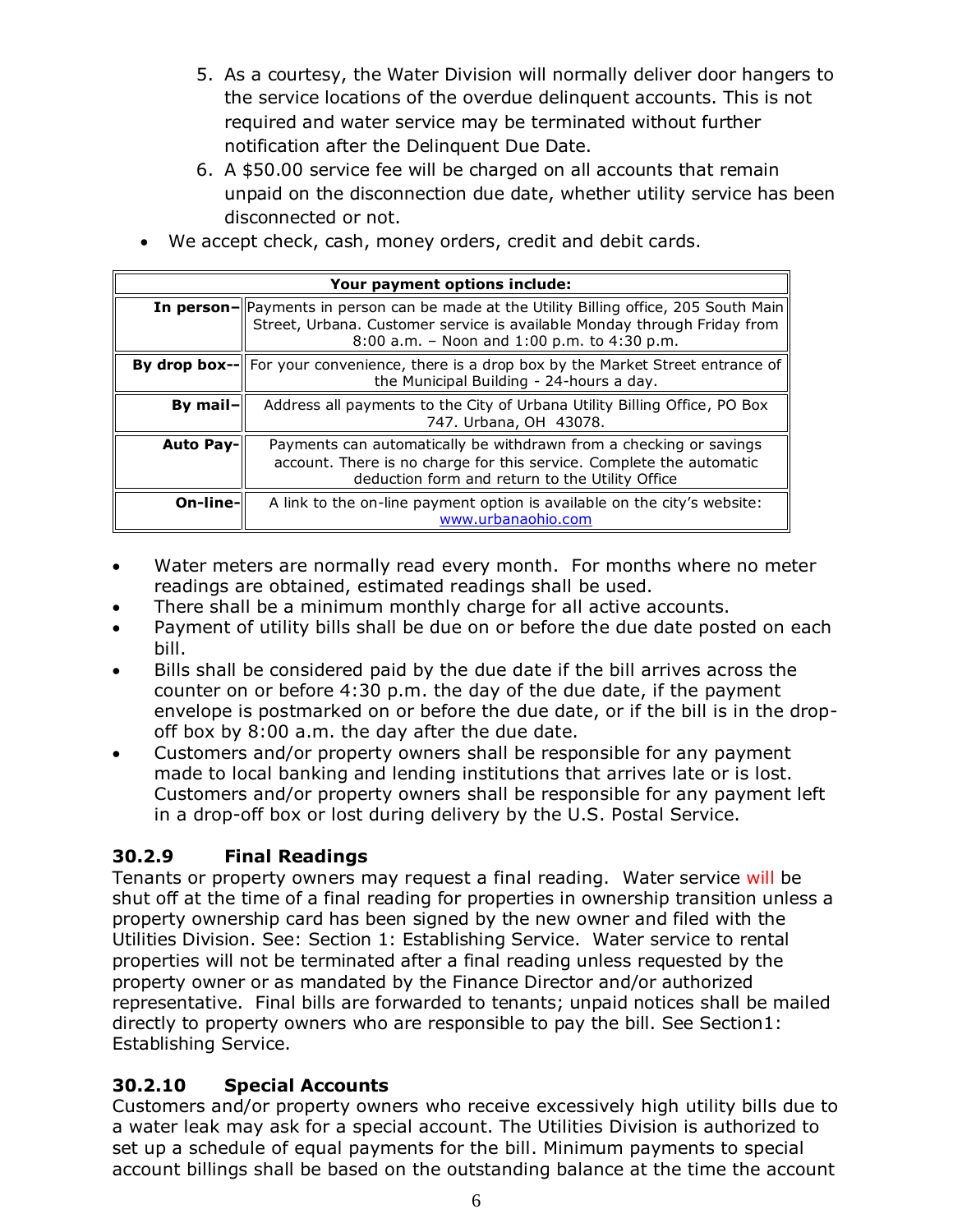is established. Down payments are required and special accounts shall not exceed a period of one year. The unpaid balance is subject to a 5% penalty per month. If a payment is not made timely, utility service will be disconnected and not restored until the special account is paid in full. All special account payments shall be in addition to monthly billing obligations for utility services used.

In a tenant/landlord relationship, landlords must authorize the establishment of a special account. Requests for special accounts must be made before the on-time payment due date.

# **30.2.11 Delinquent Bills**

Delinquent payment notices shall be mailed to customers and/or property owners and include an assessed five percent (5%) penalty based on the amount due. The notices shall give approximately Seven (7) additional days for payment of outstanding bills and penalties before termination for non-payment.

Customers and property owners shall be responsible for all late bills and charges whether or not they receive notification of delinquency. The City of Urbana and its employees cannot guarantee receipt of properly handled delinquent notices. If payment is not received on or before the final due date, the Utilities Division is authorized to begin termination of service procedures.

All late payments must be in the Utilities Division office on or before the due date posted to the delinquent notices. Accounts paid after the delinquent due date will be charged a late fee, regardless if service is terminated. The amount of the late fee is determined by the Director of Finance, and is subject to change.

# **30.2.13 Returned Check Policy**

A charge shall be assessed for any check or ACH returned by banking or lending institutions. The amount of the charge is determined by the Director of Finance, and is subject to change.

Customers and/or property owners shall be notified of the returned funds by a door hanger. The check must be picked up at the Utilities Division office by noon of the next business day. Payment for the outstanding balance, including fees must be submitted via cash payment, certified check or money order to avoid termination of service.

Utility accounts with two instances of insufficient funds may be converted to cash only accounts.

# **30.2.14 Certification of Past Due Bills**

The Utilities Division shall certify to the Champaign County Auditor all past due bills and charges to be placed on the county tax duplicate as a lien upon the property affected and collected as other taxes and remitted to the city. The cost as certified shall become a lien upon the property affected as of the certification date.

Certification shall occur when a bill is past due on actual readings. The amount of assessment shall be equal to utility services used plus all penalties and charges for late payment.